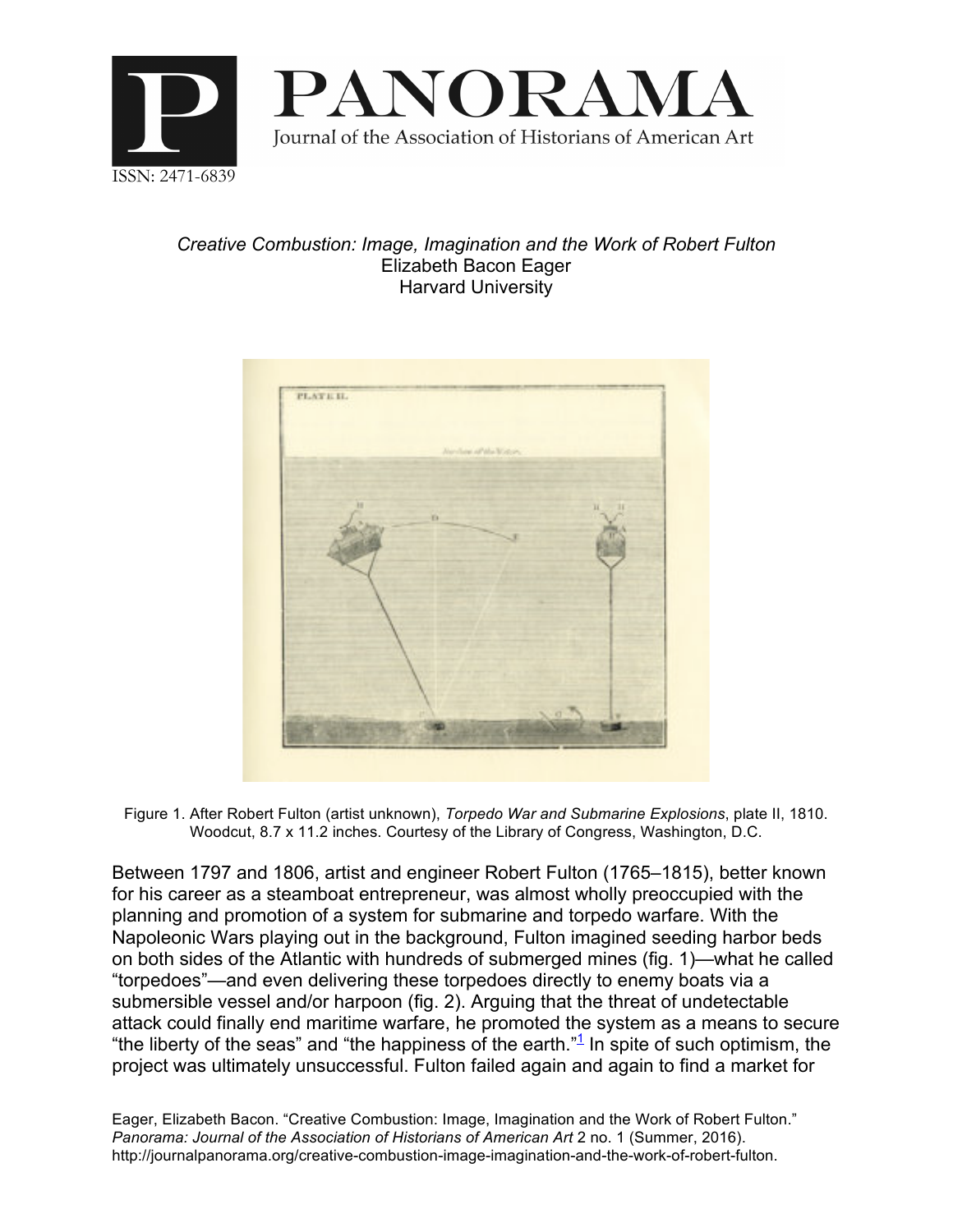his work, searching first in France, then in England, and finally in the United States. However, the extraordinary lengths to which he went to see the project put into practice left behind a substantial documentary record, brimming with insights into the relationship between art and invention in the early nineteenth-century.



Figure 2. After Robert Fulton (artist unknown), *Torpedo War and Submarine Explosions*, plate IV, 1810. Woodcut, 8.7 x 11.2 inches. Courtesy of the Library of Congress, Washington, D.C.

Among this record are two portraits of the inventor, the first produced by his friend and occasional mentor Benjamin West (1738–1820) (fig. 3). This 1806 painting offers a romantic picture of the forty-one year old engineer that unmistakably links the explosive activity of his torpedoes (seen here in the background) with what one of Fulton's eulogizers would later call "the fire of his own genius."<sup>2</sup> The second image offers an instance of Fulton's own self-fashioning—a self-portrait found amid the technical drawings detailing his submarine design (fig. 4). The drawing depicts the conical glass sections inserted into the conning tower of the submarine. These permitted ambient light into the vessel interior and allowed its captain to visually chart a course without emerging from the hatch. Measured and precise, with the author's head neatly encased within an apparatus of his own devising, the drawing presents a mechanistic depiction of both inventor and the process of invention that appears very different from the dynamic picture of a brooding genius executed by West. A comparison of these two seemingly contradictory images offers the opportunity to explore from within, early nineteenth-century ideas about the technical imagination—a term used here to describe the engineer's deeply intertwined processes of invention and representation. It also allows us to connect and contrast this technical imagination with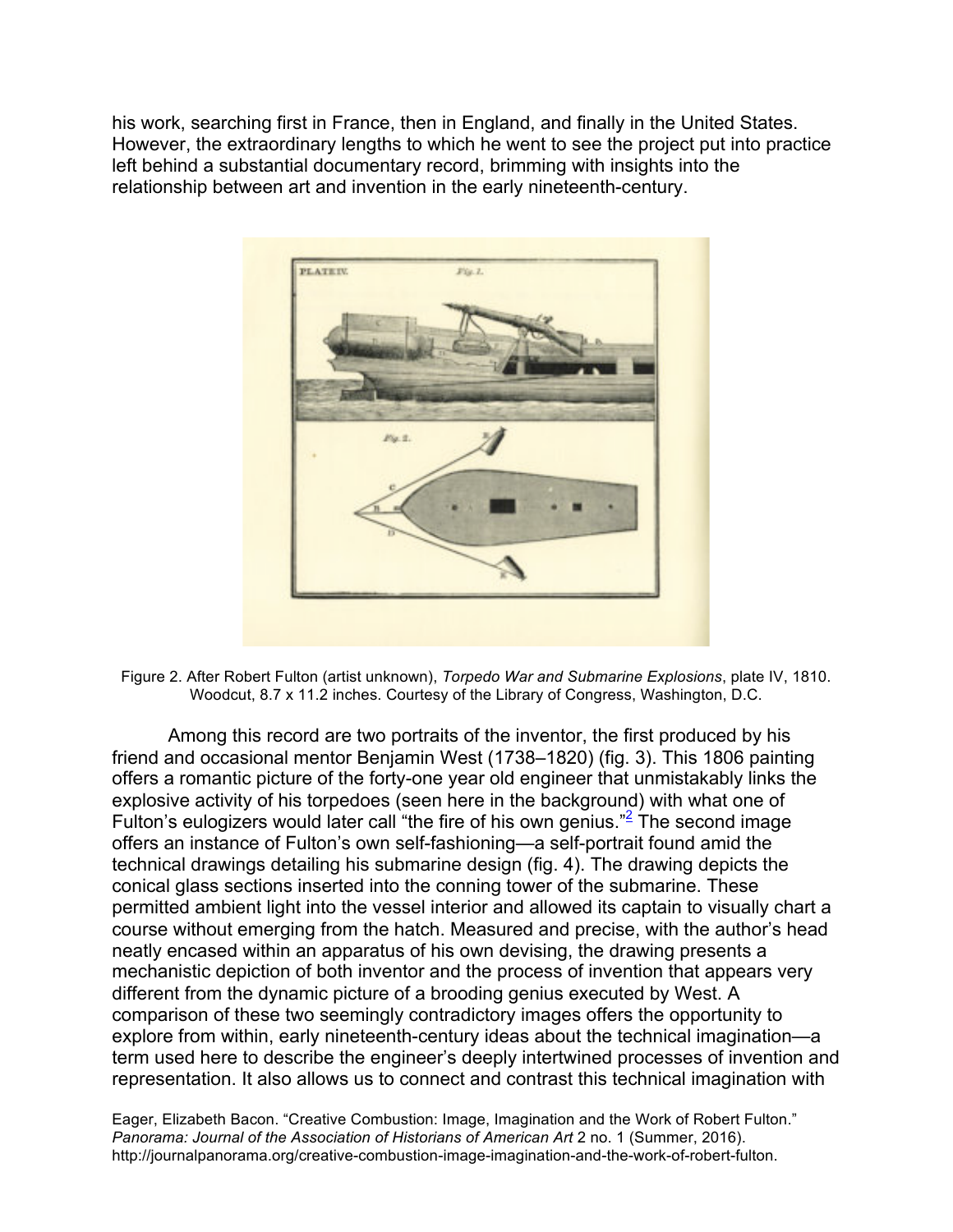the figure of the artistic genius more familiarly theorized in romanticism.<sup>3</sup> As part of her broader project on objectivity, Lorraine Daston has charted the progressive polarization between art and science in this period and the simultaneous "migration of imagination to the artistic pole.<sup>"4</sup> The professional engineer, a new occupation in the eighteenth century, sits uneasily between the practices of art and science, and both West's portrayal of Fulton and the engineer's own act of self-portraiture can best be understood as attempts to use the figure of the engineer to work through the complexities of this emergent dichotomy.



Fig. 3. Benjamin West, *Robert Fulton*, 1806. Oil on canvas, 46 x 38 inches. Fenimore Art Museum, Cooperstown, New York. Gift of Stephen C. Clark. N0218.1961. Photograph by Richard Walker.

West's portrait of Fulton juxtaposes the figure of the gentleman-inventor—neatly attired and minimally adorned—with a background scene illuminated by the explosive energy of his new invention. The relaxation of his pose—legs crossed, an arm swung easily over the back of his chair—operates counter to the intensity of his gaze and the coiled clasp of his hands. As an image of the technical imagination, this portrait resides somewhere between Mason Chamberlin's 1762 portrayal of Benjamin Franklin (fig. 5) and West's own highly allegorical depiction of *Franklin Drawing Electricity from the Sky*, painted circa 1816 (fig. 6). Chamberlin's portrait presents Franklin as a staid figure, his gaze turned away from the extraordinary events outside and instead focused on the brass instruments to his right—instruments that could distill nature's violent electrical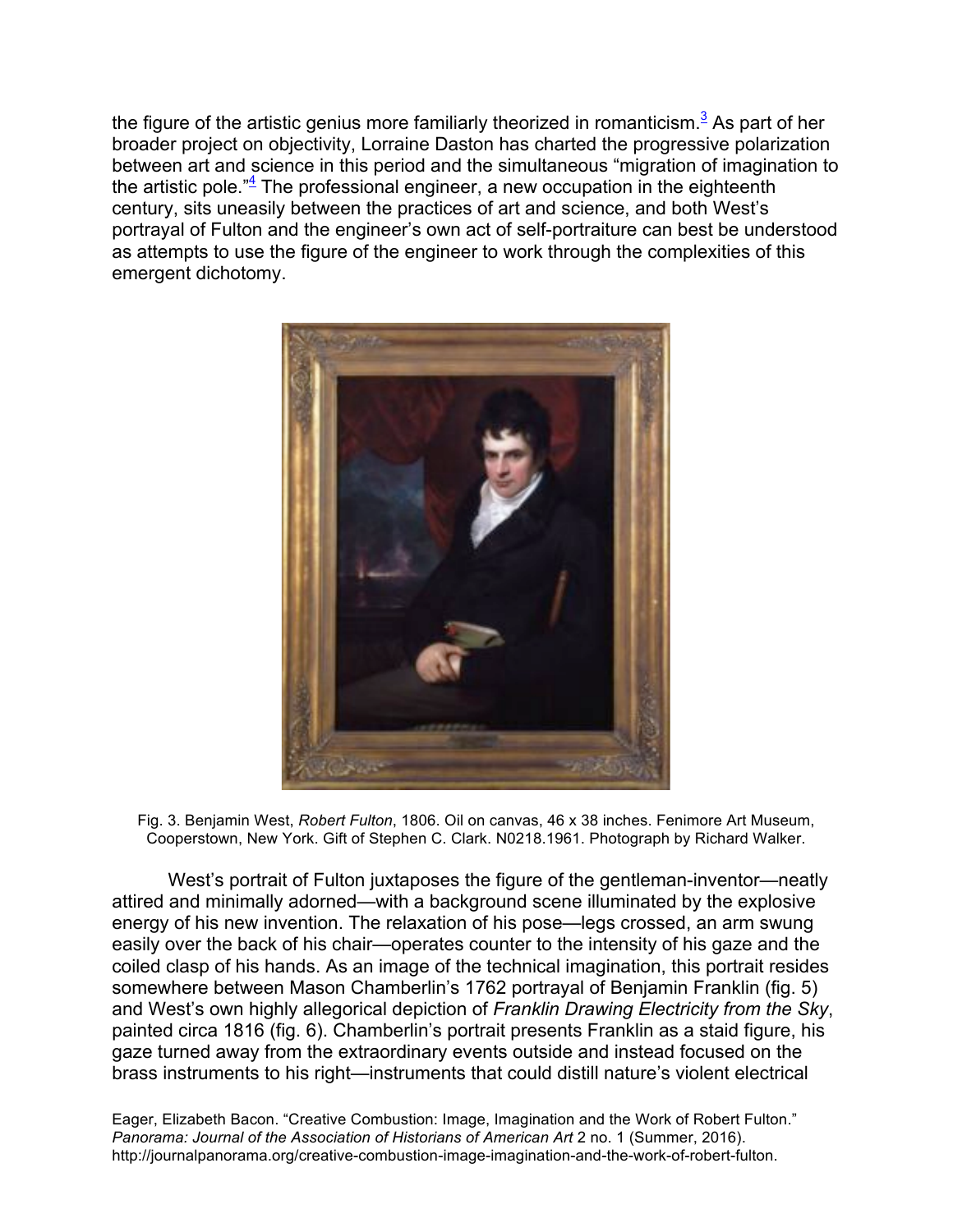outbursts into a set of visible and sonorous data points. It is an image of genius mediated by laboratory devices. The more dynamic portrayal by West depicts Franklin actively conducting an electric charge out of the sky and into his outstretched fist, as though the polymath's extraordinary genius could be fed directly by the storm's perilous lines of "electrical fluid." $5$ 



Fig. 4. Robert Fulton, Three figures: 1. Mode of placing conic glass windows with cork stops in case of accident. 2. Lid and cap of a dome for observation. 3. Bathometer, gauge for measuring depth, 1806. Watercolor. Manuscripts and Archives Division, The New York Public Library, Astor, Lenox and Tilden Foundations.

Produced a decade earlier than West's painting of Franklin, the Fulton portrait is far more sober, relying on many of the same conventions seen in the Chamberlin depiction. Yet, the intensity of Fulton's gaze and the luminescence of his face and hands suggest that the violent energy of West's later portrayal is not absent here, but merely sublimated—restrained by gentlemanly trappings and redirected into the explosive effects of his subject's work. West's treatment of the face is particularly fascinating in this respect. The devilish halo of hair that surrounds Fulton's head repeats at nearly a one-to-one scale in the plumes of smoke that emanate from the splintered ship. The glint of light off his nose and eyes and the brilliant glow of his forehead find their counterparts in the shooting flames of the wreck, receding into the distance.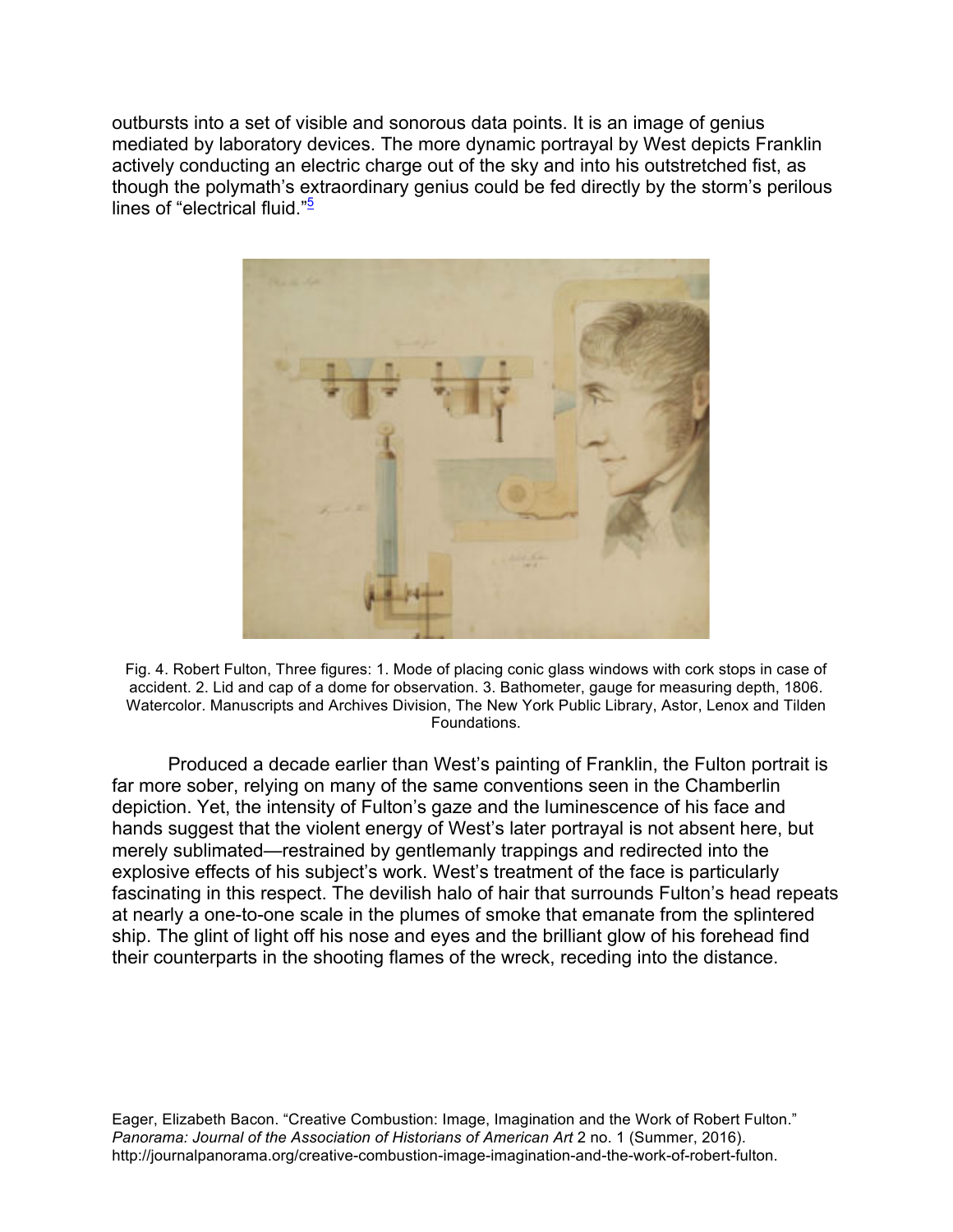

Fig. 5. Mason Chamberlin, *Portrait of Benjamin Franklin*, 1762. Oil on canvas, 50 3/8 x 40 3/4 inches. Philadelphia Museum of Art, Gift of Mr. and Mrs. Wharton Sinkler, 1958.

The painting, however, is as notable for what it obscures as for what it illuminates. In the ten years that Fulton pursued the project, he proposed several different plans for torpedo warfare, all more akin to submerged mines than the selfpropelled models we think of today. One, seen in an 1804 drawing, packed 200 pounds of powder and 150 to 180 bombs—what Fulton called "engines" or "combustible balls" into a seven foot long watertight case made of three-inch-thick oak (fig. 7).<sup>6</sup> The torpedo was ignited by a clockwork trigger mounted to its upper surface. Delivery mechanisms for these torpedoes varied, but his most surreptitious—and most extravagant—method was via submarine. Capable of moving along the surface of the water under sail, the submarine was driven by hand power when submerged (fig. 8). Carrying upwards of 200 torpedoes in its hull, the submarine permitted its crew to approach enemy vessels surreptitiously. Upon resurfacing, the crew could then discharge the torpedoes either in the flow of the current or via harpoon.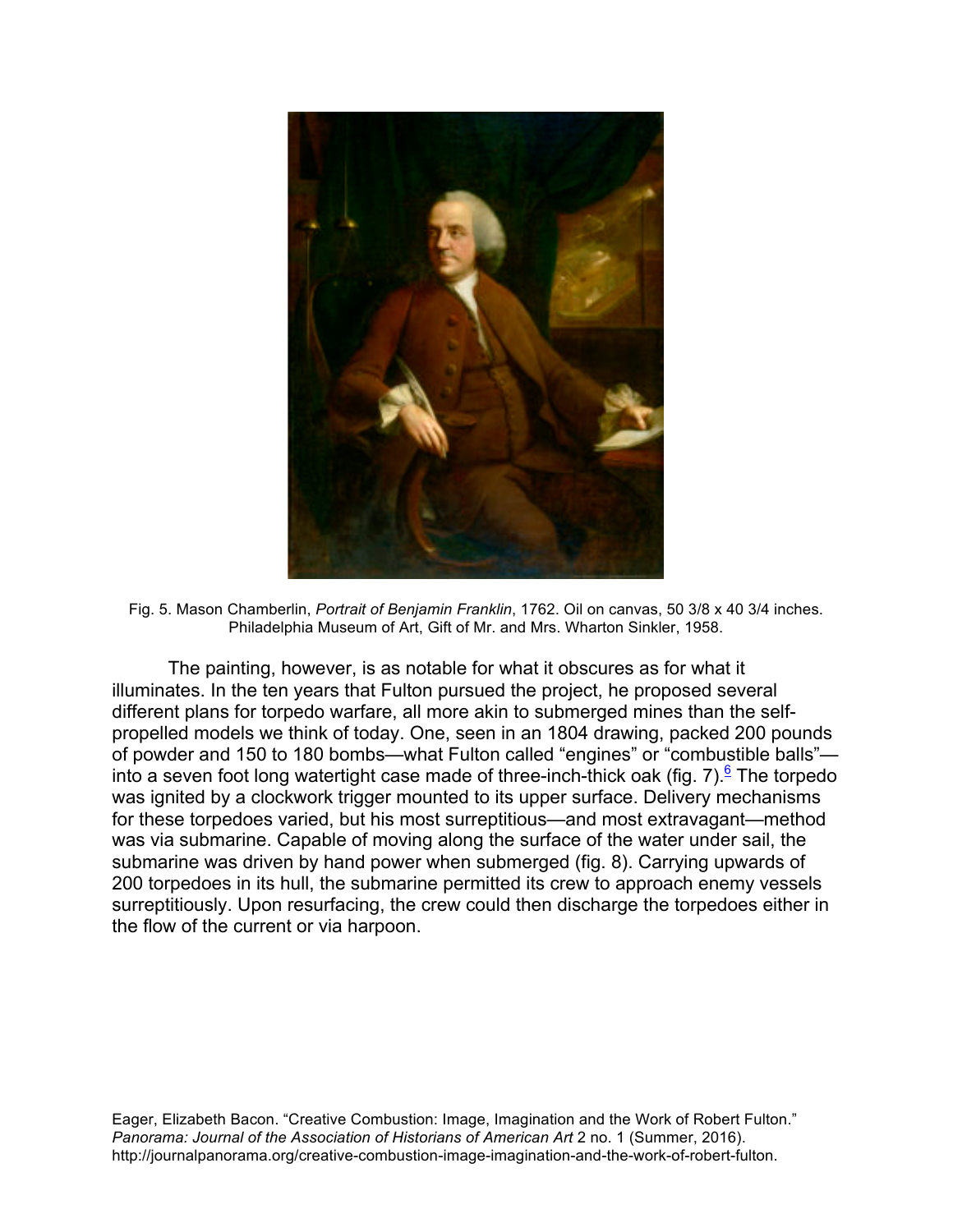

Fig. 6. Benjamin West, *Benjamin Franklin Drawing Electricity from the Sky*, c. 1816. Oil on slate, 13 3/8 x 10 1/16 inches. Philadelphia Museum of Art, Gift of Mr. and Mrs. Wharton Sinkler, 1956.

Fulton produced two full sets of drawings depicting these plans, accompanied by copious written specifications containing exhaustive financial calculations, as well as high-flying speculations on the political economy and the potential for his invention to finally and permanently end maritime warfare. Yet for all these expansive details and exhaustive speculations, Fulton's inventive process is entirely obscured in the 1806 West portrait. The artist has instead placed the proximate cause of the inflammation at a distance, mired in smoke and shadow. In doing so, he has appropriated the language of the nocturne, used repeatedly by his contemporaries to describe the sublime scenes and terrifying ravages that industrialization had begun to enact within the English landscape (fig. 9). The effect is both awesome and mysterious, linking Fulton's project, and his unique inventive genius, to newfound sources of industrial power; but in the process, he has also dissociated it from the physical instruments of invention. This portrayal of the technical imagination is all energy and no substance, capable of tearing through material constraints with terrifying force.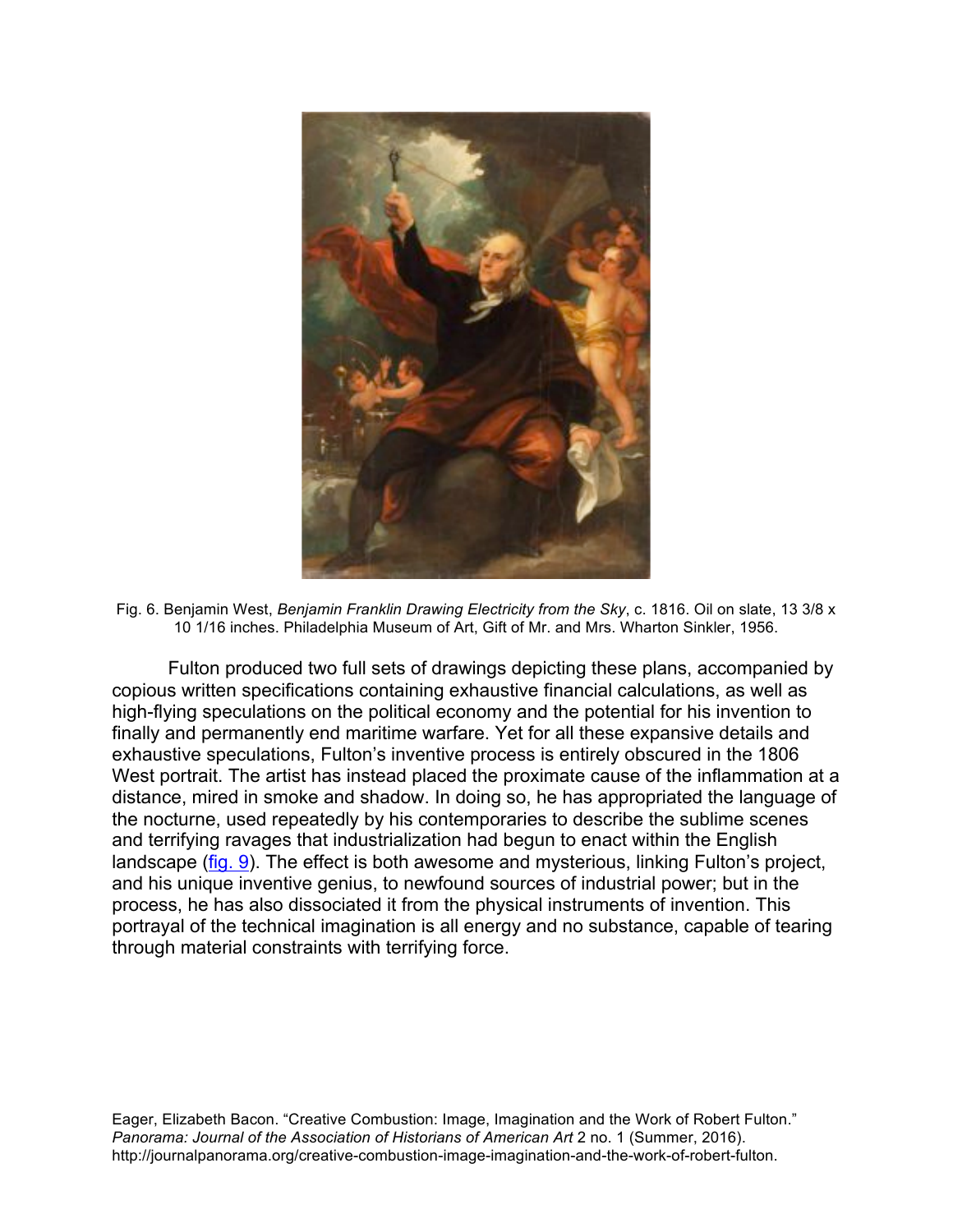

Fig. 7. Robert Fulton, Small torpedo, 1804. Ink-and-wash drawing. Courtesy of Lehigh University Libraries Special Collections, Bethlehem, PA.

What motivates such a portrayal? Why this close association between innovation and destruction? The circumstances surrounding the production of the image provide one possible answer. West painted this portrait toward the end of Fulton's second residence in England, which lasted from 1803 to 1806. Although he had left Pennsylvania for London in 1787 to pursue a career in painting, Fulton abandoned the professional life of an artist in 1797 and moved to France, hoping to interest the French government in his designs for canal navigation. It was in France that Fulton first developed his ideas for submarine and torpedo warfare, and the British government, hearing rumors of his successful tests of both, sought to lure him back to England with the promise of massive financial reward.<sup>7</sup> Fulton returned to England in 1803, under the apparent belief that the government would pay out somewhere between £40,000 and £100,000 for his system of submarine warfare—presumably to keep it out of the hands of the French. The next three years would be spent in endless quarrels with the new administration of Prime Minister William Pitt. $8$  Pitt's government failed to follow through on the remuneration Fulton believed he had been promised, and his correspondence is filled with complaints to the prime minister and his advisors, as well as preparations for the eventual arbitration that would decide whether his designs merited a government payout. Viewed against this backdrop, the portrait's menacing portrayal of creativity seems no accident. One cannot help but read into its content a somewhat aggressive defense of an invention so dangerous that, according to fellow inventor Edmund Cartwright, it merited "total Annihilation," and "cou'd scarcely be purchased at too great a price."<sup>9</sup>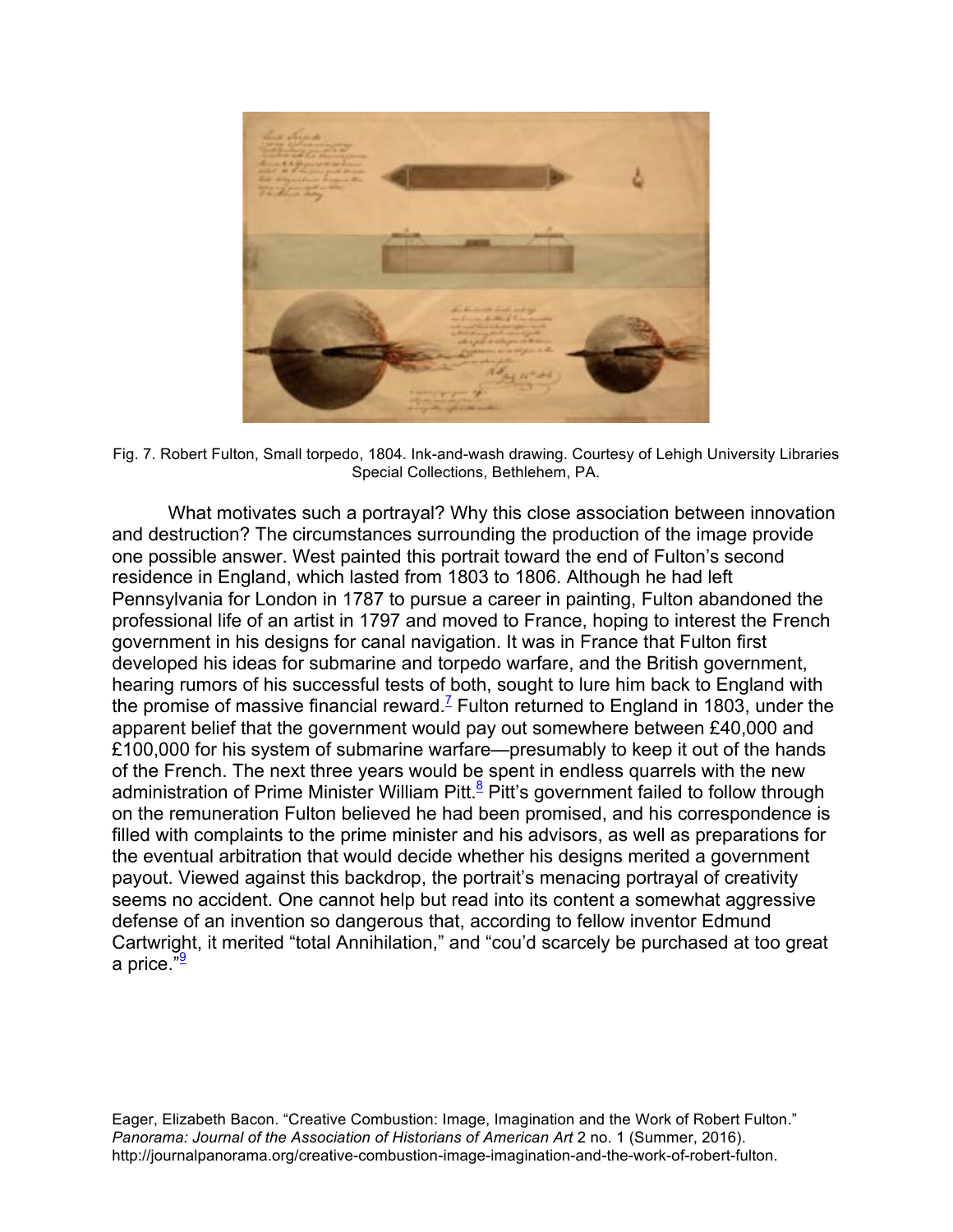

Fig. 8. Robert Fulton, Two views of Fulton's submarine, under sail and submerged. Scale one quarter of an inch to a foot., 1806. Watercolor. Manuscripts and Archives Division, The New York Public Library, Astor, Lenox and Tilden Foundations.

However, a second reading of the portrait moves beyond the narrow events of the engineer's biography to engage a larger conversation amongst West's contemporaries regarding the very nature of invention in the late eighteenth and early nineteenth centuries—a conversation that not infrequently invoked the metaphorics of fire. Joshua Reynolds, (1723–1792), in his sixth discourse to the Royal Academy, compared the process of invention to the burning of Corinth and the painter's great store of images and ideas inherited from the classical tradition to base metals, fused by "the fire of the artist's own genius" into a new and more perfect amalgam, akin to Corinthian brass.<sup>10</sup> West himself would later pick up on this molten metaphor in his own address to the Royal Academy, in the process turning Reynolds's lesson on its head. Commenting on the stultifying effect exercised by an overreliance on inherited traditions, West suggests:

More harm than good has therefore been done by the systems of those schools, which, having their own ideas of excellence, have brought every genius to assimilate with them . . . . [Genius] is there thrown, in fact, into a mould; it becomes like metal in fusion, and must take the impression for which the mould is prepared  $\frac{11}{1}$ 

Such metallurgical analogies evoke the work of yet another contemporary, namely the fire-lit scenes of labor depicted in the forge series by Joseph Wright of Derby (1734–1797)—images that were clearly designed to explore the relationship between painting and proto-industrial production (fig. 10). Wright's images direct attention to the shared rhetoric of workmanship that threads through all three of these examples; even West, who uses the casting process to denigrate artistic conformity,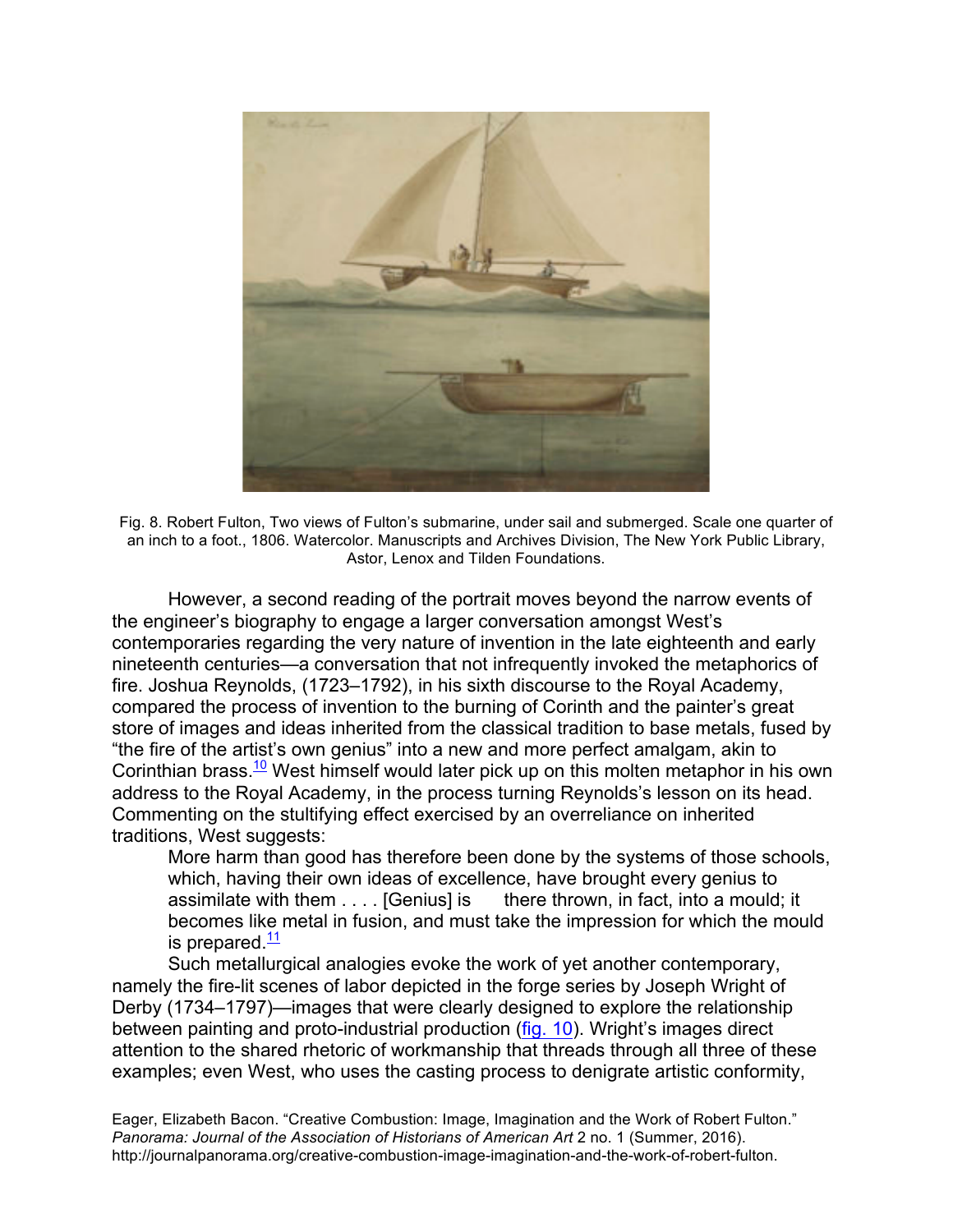posits the work of genius as something that is explicitly fabricated—something made.

It is this relationship between fire and fabrication that animates West's portrayal of Fulton, linking it to contemporary debates over the nature of invention and, in particular, the relationship of invention to the practice of both art and science. As Lorraine Daston has argued, the eighteenth century saw a growing dissociation of the faculty of the imagination from the practice of science, and although derived from the same origin as the scientist's increasingly preferred "facts," terms like "manufacture" or "fabricate" acquired, in her words, "an evil odor of forgery and deception in addition to their root senses of construction." $12$  Neither art nor science, engineering was fundamentally (and quite literally) an act of fabrication—the manufacture of a new object or set of objects where none had been before. It was both innovation (the act of making something new) and invention (in its Latin root of *invenīre*: to come upon, discover or find out).<sup>13</sup> The figure of the engineer offered West a unique opportunity to explore this continuum from fact to fabrication. On one hand, the fire that illuminates the background of the portrait draws on the notion of invention as a process of scientific experimentation, testifying to the performance of an experimental trial and recording the observable, objective fact of its success. At the same time, his portrayal sublimates all of the details of Fulton's creative process into a single explosive event—a metonymic depiction that makes reference to ancient associations between the transformative force of fire and the baser mechanical arts while also effacing any evidence of labor with its bright, white heat. $\frac{14}{1}$ 

In contrast to West's strategy of metaphorical displacement, Fulton engaged with the problem of a technical imagination through the engineer's medium of creation itself. In the late eighteenth and early nineteenth centuries, representation became a much larger component of the inventor's activities. Drawings became necessary to secure future investment, to file for patent protection, to communicate with a diversifying workforce. In this manner, technical imagination grew increasingly dependent on the process of imaging, highlighting the fundamental *imago* at the Latin root of imagination's etymology. Fulton's apprenticeship as a miniaturist in America and later as an aspiring portraitist and history painter in London prepared him well for the descriptive duties of an inventor. Given such training, we should not be surprised to find his self-portrait in the midst of a copious set of drawings produced in support of his submarine and torpedo project—drawings that were incorporated as part of his testimony in negotiations with the British government.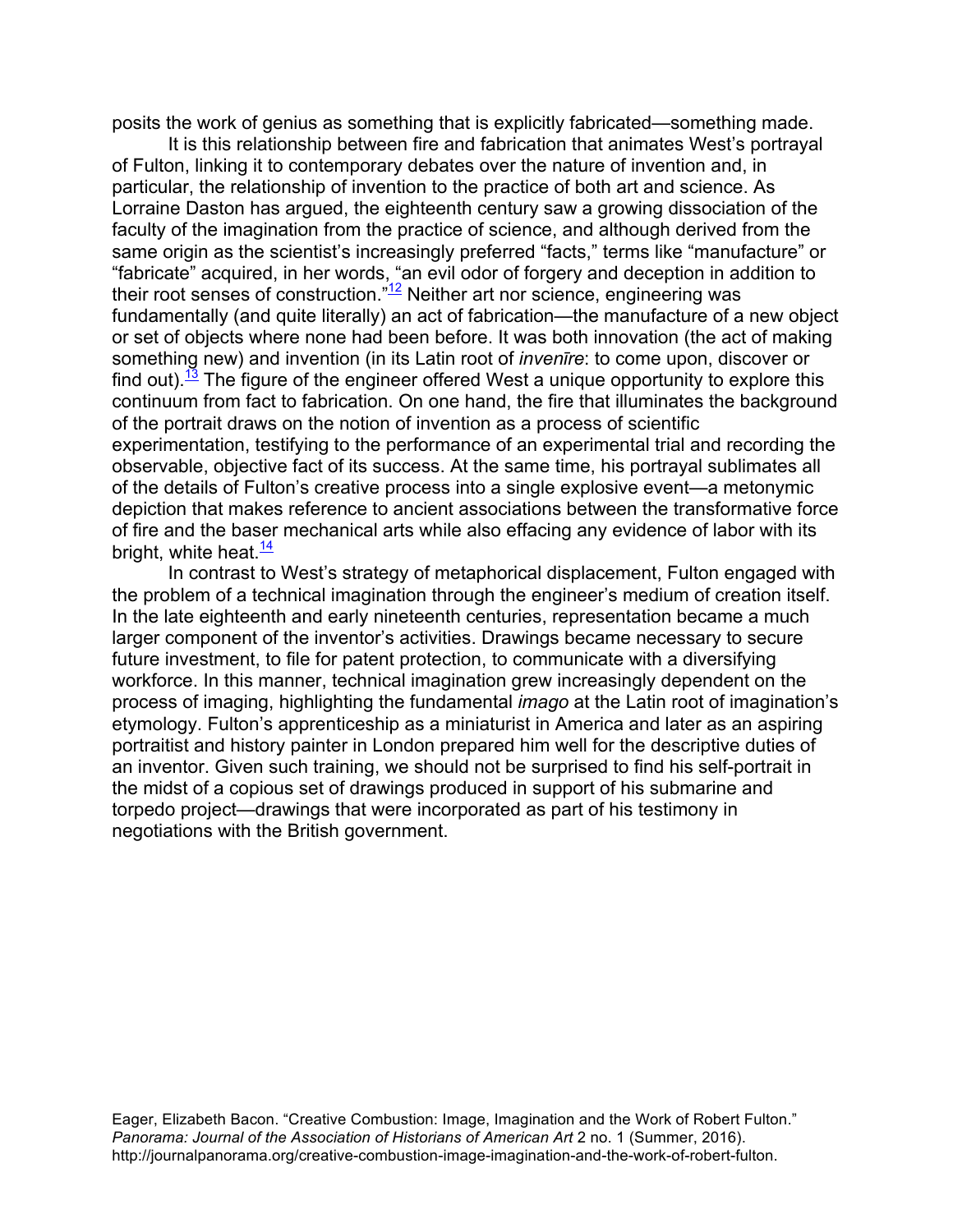

Fig. 11. Robert Fulton, Preparatory drawing for a brevet d'importation: tableau circulaire, nommé panorama, 1799. Ink-and-wash drawing. Institut National de la Propriété Industrielle, Courbevoie, France. Source: Archives INPI.

As a portrayal of artistic creativity and imagination, the image of Fulton encapsulated within the conning tower's metal casing seems to belie the spontaneous, indeed combustible, creativity alluded to in the West portrait. Even upon closer inspection, the image of the artist-cum-engineer presented in Fulton's drawing appears bound to a rigid and deterministic structure of perception, a model of the imagination more akin to West's notion of the molded "metal in fusion" than the exuberant fireworks on display in his own work.<sup>15</sup> The construction lines that trace the aperture of the submarine's porthole appear to integrate the inventor into the furniture of his own machine, placing him subject to its mediation. A nearly contemporaneous patent application, filed by Fulton in France in 1799 and again in 1801, shows him to have been more than a little preoccupied with the mechanical mediation of sight (fig. 11). The figures in these drawings, like Fulton in his submarine, have been placed within a massive and fully immersive optical device, which (by design) delimits the possibilities for viewing and understanding their surroundings. As Jonathan Crary has argued, the panorama could only be consumed as fragments, ultimately resisting even cognitive assembly into an imagined whole.<sup>16</sup> The same could be said of Fulton's submarine as a viewing machine, with its conical glasses permitting only brief, vignetted portals onto the exterior world. How could this constricted vision ever be reconciled with West's explosive visual metaphor?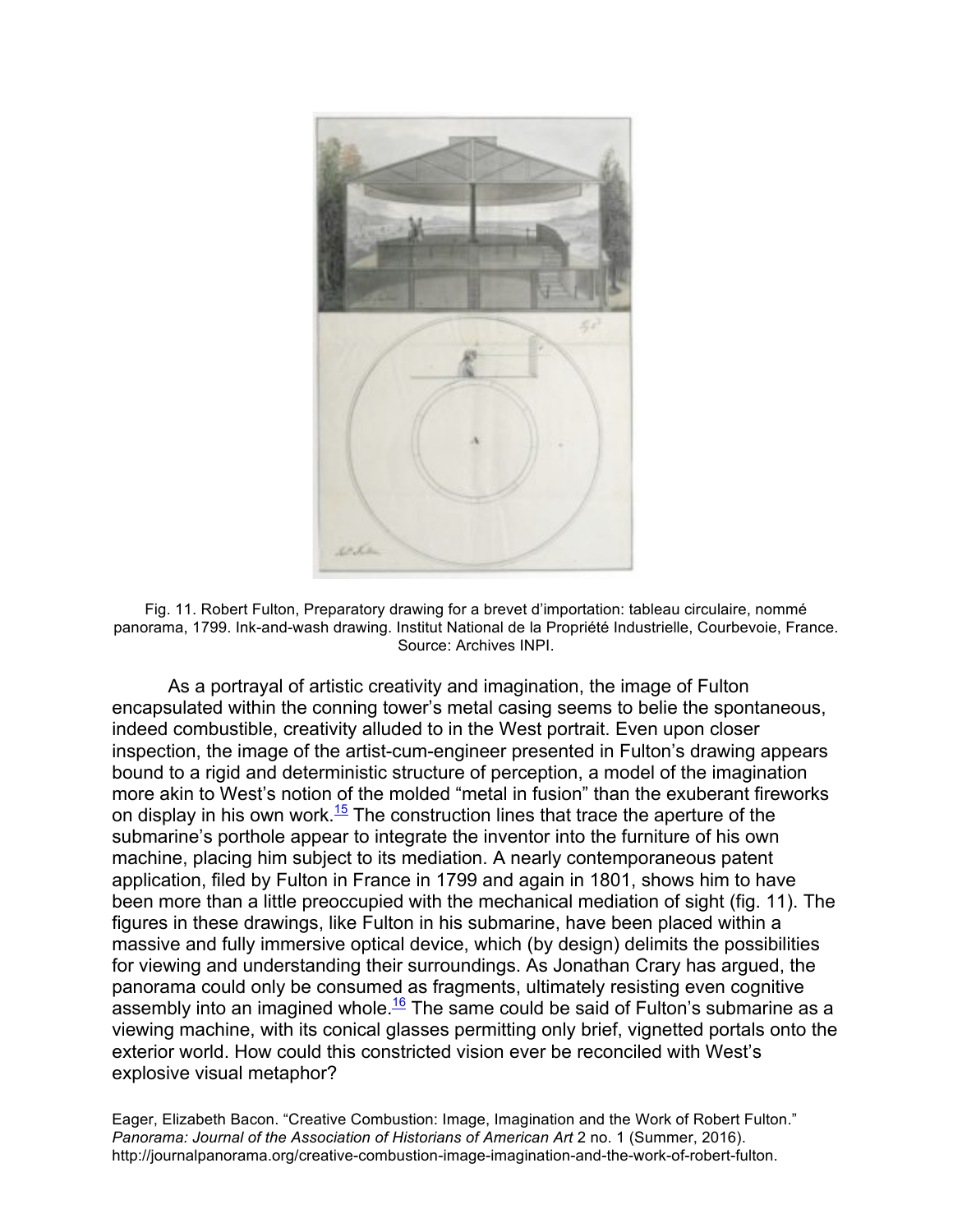And yet, upon further examination, these images may not be so diametrically opposed as they initially appear. Reading through the correspondence of Fulton and his friends, one does get a very real sense of his total identification with his "infernal machine." As Fulton was in the midst of live trials of the submarine vessel, his patron Joel Barlow implored the engineer to consider, "that the machine of his body is better and more worthy his attention than any other machine he can make; that preservation is more useful than creation; and that unless he could create me one in the image of himself he had better preserve his own automaton." $\frac{17}{12}$  Clearly, Fulton was not unfamiliar with the idea of himself as a biomechanical body, but in later correspondence with representatives of the British government, it seems this self-identification with his inventions was imbued with the same level of passion, indeed "fire" that appears in the West portrait. More than once in this correspondence, Fulton employs a strange, and somewhat threatening, slippage, in which he suggests, "Much experience has made me conscious of the power of the engines I possess, I am also sensible of my own resources and means of Action . . . I look to your Lordship and Lord Herrick for prompt justice. I demand it as my right and I never will Submit to plead for it as a favour."<sup>18</sup> Eliding the difference between explosive power and political pressure, these comments return a sense of urgency, immediacy, and dynamism to Fulton's biomechanical hybridity.

This is not to claim that the images produced by Fulton and West are in any way identical—that they somehow offer us the same account of nineteenth-century invention. Yet, it is important to recognize the discursive territory they share. In seeking out the discourse of technics that underlies the emotive force of West's depiction and in unearthing the frisson of violence betraying the cool rationality of Fulton's mechanical drawing, we get closer to understanding the rapidly transforming world these men occupied. For both artists, the figure of the engineer supplied an opportunity to rehearse relationships between fact and fabrication, creativity and destruction, body and machine—relationships that were aggressively reorganized in the first decades of industrialization. Where differences arise is perhaps in each artist's approach to the fundamental irony of combustion—its problematic alliance of creativity and destruction. Fulton appears to have openly embraced destruction as a necessary evil of creativity after all, achieving peace through combat was the ostensible justification of his whole submarine project. However, West's interpretation comes across with greater ambivalence. Dismissed as president of the Royal Academy in 1805 and reinstated in 1806, West was working on his portrait of Fulton at a critical moment of crisis in his career. Perhaps some sense of this crisis can be detected in his depiction of genius the fires of genius as both an aggressive advantage and a self-destructive liability. If West's engagement with creative combustion was mediated by his own anxieties, for Fulton, the self-destructive potential of genius was coolly accepted—a risk he knowingly took. And if Fulton's eulogist is to be believed, it was this risk that ultimately caught up to the engineer in the end:

Like the self-burning tree of Gambia, he was destroyed by the fire of his own genius and the never ceasing activity of a vigorous mind. And O! may we not humbly hope that his immortal spirit, disembodied from its material incumbrance [*sic*], has taken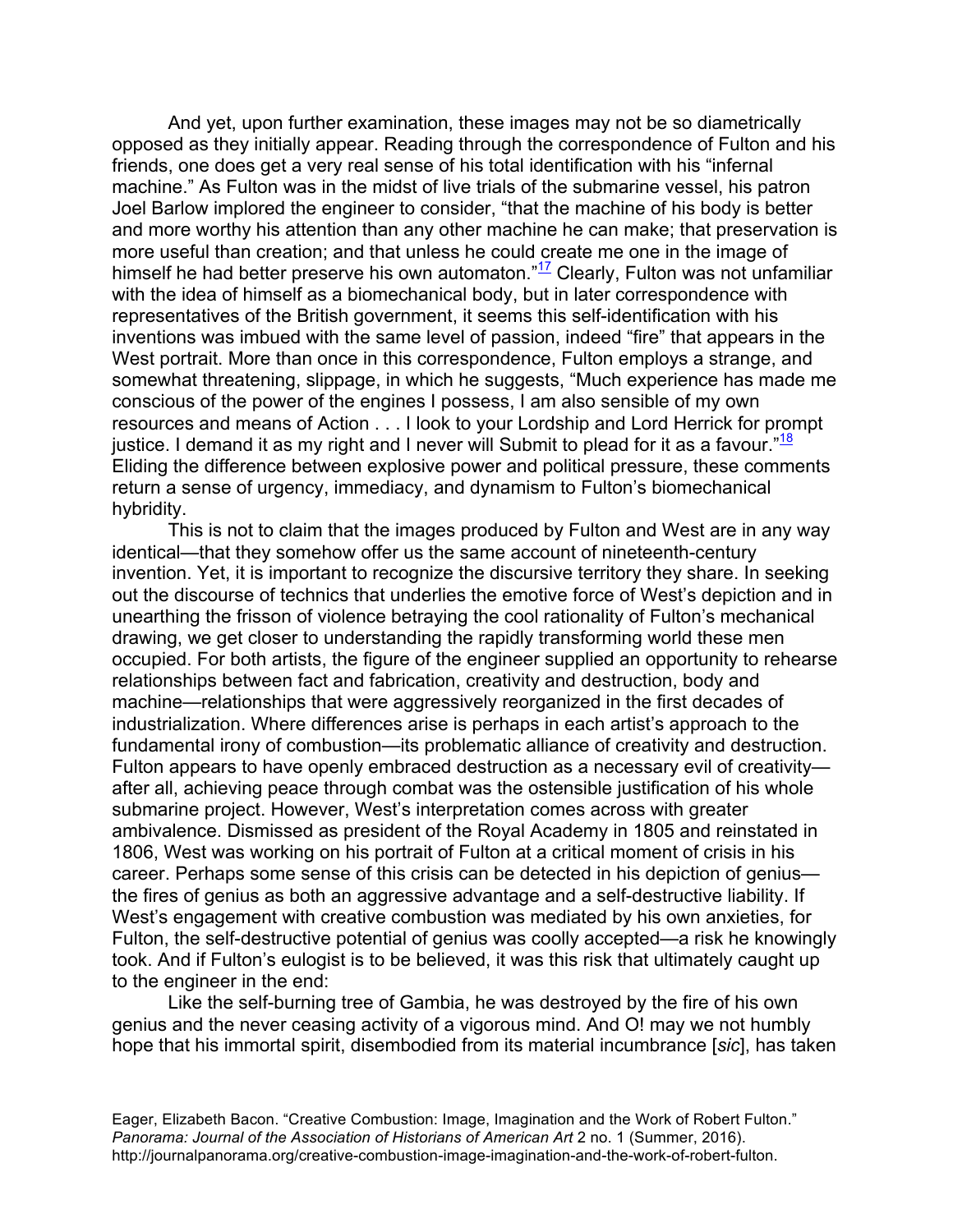its flight to the world of pure intellect, "where the wicked cease from troubling, and where the weary are at rest. $\frac{19}{19}$ 

## **NOTES**

- 1. This phrase adorns the cover page of Robert Fulton, *Torpedo War and Submarine Explosions* (New York: Printed by William Elliot, 1810).
- 2. De Witt Clinton, *A Discourse, Delivered before the American Academy of the Arts,* (New York: T. and W. Mercein, printers to the Academy, 1816), 30.
- 3. This is to say the romantics' conception of "the work of art as flowing from imagination, *poesis*, or genius, in relative freedom from rules," accompanied by "a marked emphasis on originality" and an "animus against borrowing and imitativeness." Richard Eldridge, et al. "Romanticism," in *Encyclopedia of Aesthetics*, *Oxford Art Online*, Oxford University Press, accessed June 1, 2016, http://www.oxfordartonline.com.ezpprod1.hul.harvard.edu/subscriber/article/opr/t234/e0450. See also, Hugh Honour, *Romanticism*, (New York: Harper and Row, 1979), 16–20; 247–54. ↔
- 4. Lorraine Daston, "Fear & Loathing of the Imagination in Science," *Daedalus* 134, no. 4 (1998): 17.
- 5. In his writings on electricity, Franklin argues that all matter contains some quantity of electrical "fluid" or "fire" which may be activated by exposure to an external source of electricity, such as lightning. As he writes, "common matter is a kind of sponge to the electrical fluid," drawing in charge until it can contain no more and is "said to be electrified." Benjamin Franklin, *The Works of Benjamin Franklin: Containing Several Political and Historical Tracts Not Included in Any Former Edition, and Many Letters, Official and Private, Not Hitherto Published; with Notes and a Life of the Author*, ed. Jared Sparks (Boston: Whittemore, Niles, and Hall, 1856), 227–28.
- 6. This technical information has been gleaned from Fulton's drawings themselves. See William Barclay Parsons Robert Fulton Collection, MS18137, New York Public Library.
- 7. Evan Nepean to Admirals Lord Keith Sheerness, Admiral Montagu, Rear Admiral Montagu, Honorable Admiral Cornwallis and Admiral Sir Jonathan Colpoys, June 19, 1803, London, Box 2.3, William Barclay Parsons Robert Fulton Collection.
- 8. Biographical information on Fulton comes from Cadwallader D. Colden, *The Life of Robert Fulton* (New York: Kirk and Mercein New York, 1817); Alice Crary Sutcliffe, *Robert Fulton and the "Clermont": The Authoritative Story of Robert Fulton's Early Experiments, Persistent Efforts, and Historic Achievements. Containing Many of Fulton's Hitherto Unpublished Letters, Drawings, and Pictures* (New York: The Century Co., 1909); Cynthia Owen Philip, *Robert Fulton, a Biography* (New York: F. Watts, 1985); Kirkpatrick Sale, *The Fire of His Genius : Robert Fulton and the American Dream* (New York: Free Press, 2001). Details of Fulton's correspondence with the Pitt administration may be found in the William Barclay Parsons Robert Fulton Collection.
- 9. Edmund Cartwright to Lord Grenville, Woburn, October 6, 1806, in Robert Fulton, Edmund Cartwright, and W. Powell Jones, "New Light on Fulton's Submarine," *Huntington Library Quarterly* 4, no. 4 (July 1941): 495.
- 10. Joshua Reynolds, *The Literary Works of Sir Joshua Reynolds: First President of the Royal Academy* (London and Edinborough: T. Cadell, 1835), 397*.*
- 11. Benjamin West, *A Discourse, Delivered to the Students of the Royal Academy, on the Distribution of the Prizes, December 10, 1792, by the President. Humbly Inscribed by Permission to His Majesty.* (London: Printed by Thomas Cadell, printer to the Royal Academy, 1793), 12.
- 12. Fact, manufacture, and fabricate all derive from the same Latin root *facere*, meaning "to do or to make." But as Daston notes, over the course of the eighteenth century, "fact" came to mean something "given by nature, not made by human art." See Daston, "Fear and Loathing," 18.
- 13. "Invent, v.," *OED Online*, September 2015, Oxford University Press, http://www.oed.com.ezpprod1.hul.harvard.edu/view/Entry/98960 (accessed December 01, 2015).
- 14. Writing in *Politics* of the activities proper to the citizen of a republic, Aristotle argues that "in the state which is best governed . . . the citizens must not lead the life of mechanics or tradesmen, for such a life is ignoble, and inimical to virtue." Aristotle's term βάναυσοι (*banausoi*), conventionally